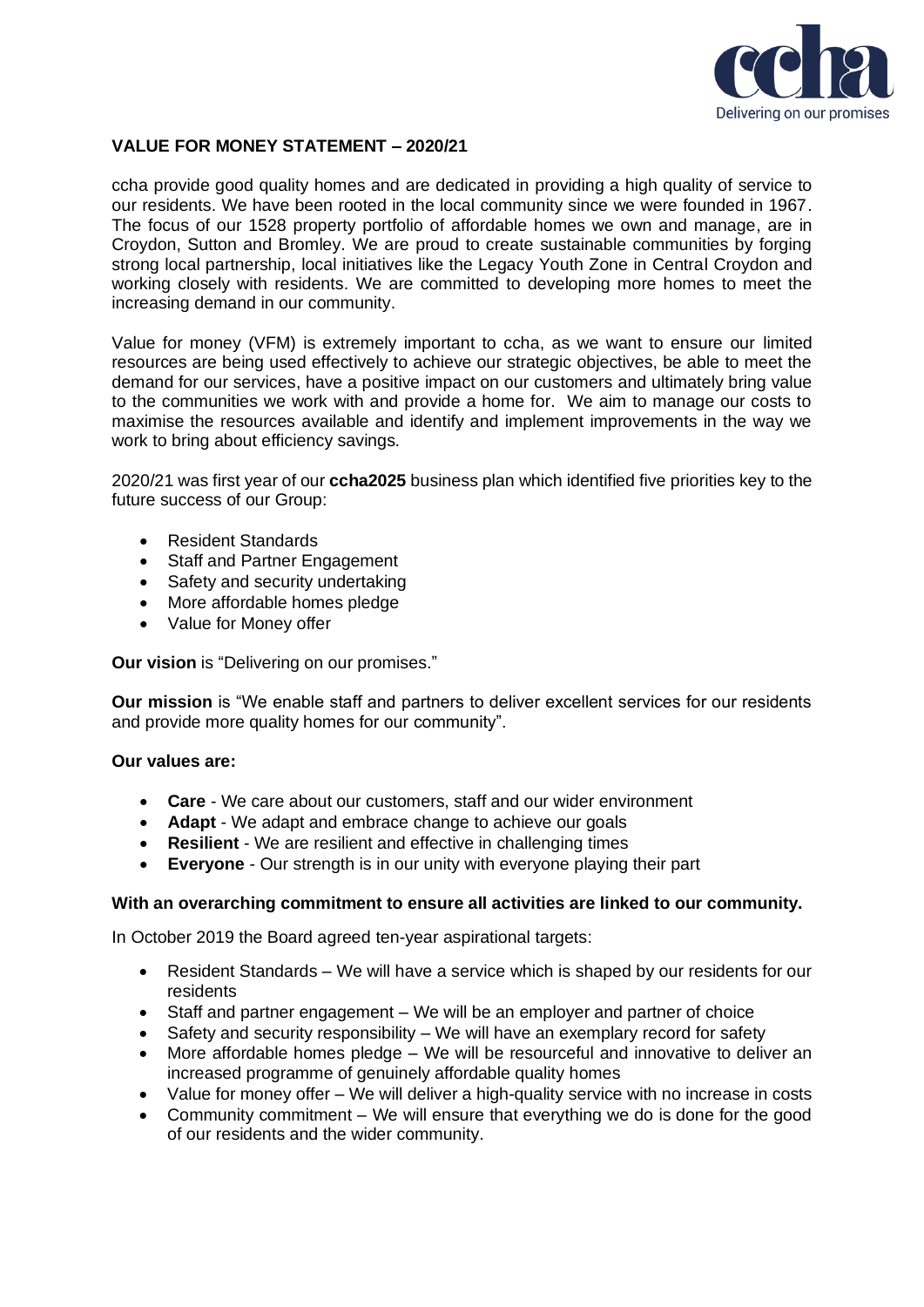

And with the Leadership Team agreed the five-year specific targets to achieve these key priorities:

- Resident standards Customer satisfaction 86% (2019/20 73%) and a 5% improvement in our Net Promoter score (2019/20 +32)
- Staff and partner engagement 1-star Best Companies rating (2018/19 One to Watch)
- Safety and security undertaking 100% compliant will all legislation and regulations
- More affordable homes pledge 5% growth year on year and 50% for London affordable rent
- Value for Money offer Median quartile cost and upper quartile quality

At the beginning of 20/21, the world was plunged into the unprecedented Covid-19 pandemic. Covid-19 has had a devasting impact on the world and affected every business and sector.

ccha had robust business continuity plans in place. Upgraded hardware, improved security, remote working in place for all staff, and trial runs proved valuable as the UK went into lockdown and ensured that we were able to continue to operate throughout this crisis of modern times.

We have been true to our values, with our main priority being the health, safety and wellbeing of our staff, residents, and partners. We adapted the way we worked to achieve our goals and showed extreme resilience and effectiveness in these challenging times. ccha showed strength by working together and everyone playing their part.

As we see the light at the end of the tunnel, we continue to move forward in strength, with new effective and efficient ways of working, able to grow our capabilities and expand on our potential, to support our residents, and develop new affordable homes.

More than ever, our strategic VFM aim remains the same to achieve **Median Quartile Cost and Upper Quartile Quality.**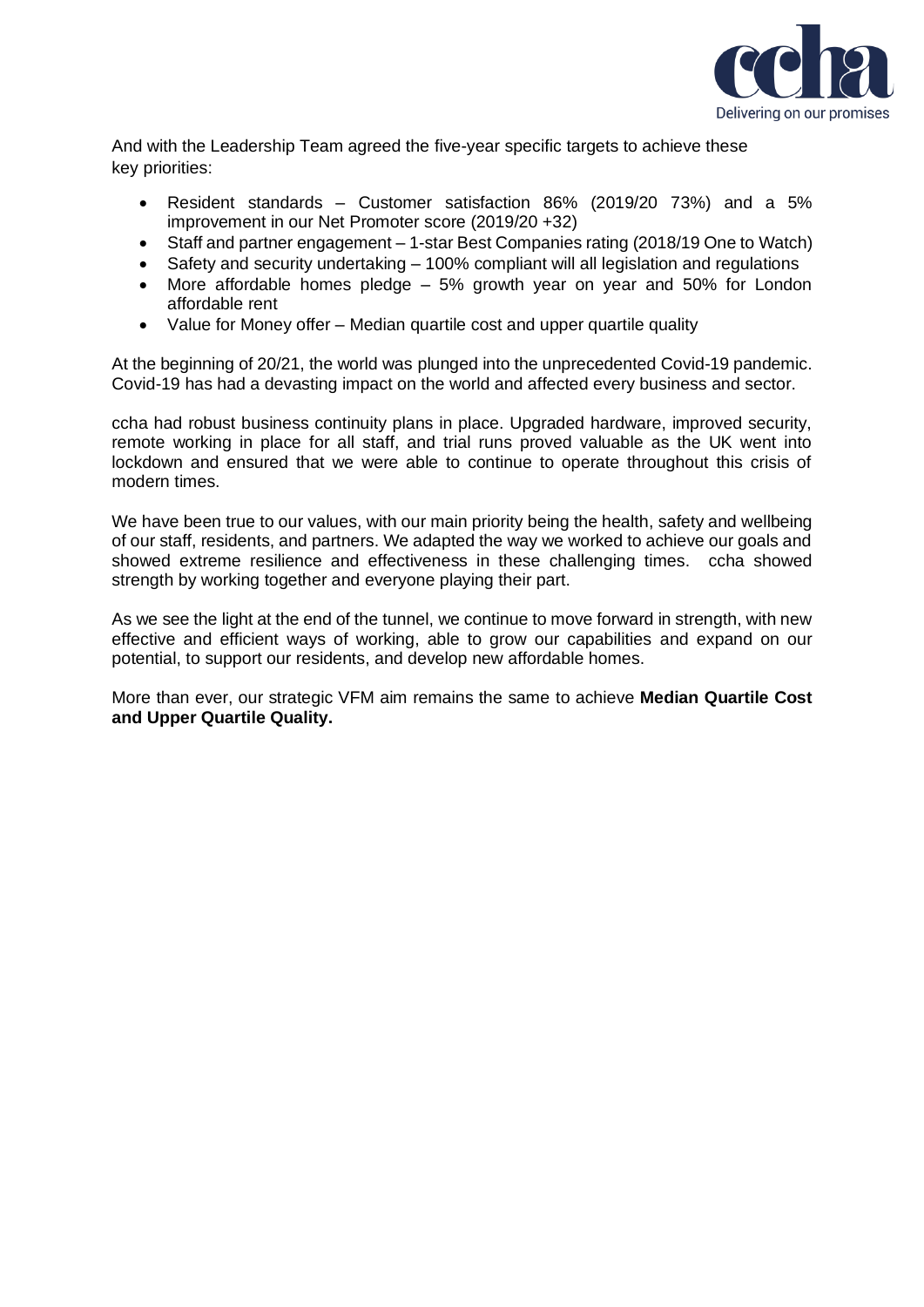

# **Value for Money Metrics**

We strive to maintain a high-quality service at a relatively low to medium cost to ensure that the expectations of our residents and stakeholders continue to be met.

The table below shows the Value for Money metrics as set out in the Value for Money metrics technical note. These have been benchmarked against the Regulator of Social Housing medium and upper quartiles metrics for last year, bearing in mind that all associations would have seen a shift in their metrics during the pandemic. We have used global metrics which includes organisations of all sizes and regions, hence the median is used for comparison.

|                                                                      | <b>VFM Metrics</b> |                                 |         |                           |
|----------------------------------------------------------------------|--------------------|---------------------------------|---------|---------------------------|
| <b>VFM Metrics</b>                                                   |                    | 2020/21 Actuals 2019/20 Actuals |         | 20/21 Budget 21/22 Budget |
| Reinvestment<br>1.                                                   | 3.79%              | 11.78%                          | 11.00%  | 7.90%                     |
|                                                                      |                    |                                 |         |                           |
| 2. A - New Supply Delivered - Social Housing units                   | 1.18%              | 2.51%                           | 2.51%   | 3.31%                     |
| B - New Supply Delivered - Non-social housing units                  | $0.00\%$           | 0.20%                           | 0.53%   | 0.52%                     |
|                                                                      |                    |                                 |         |                           |
| 3.<br>Gearing %                                                      | 36.44%             | 41.41%                          | 45.50%  | 38.72%                    |
|                                                                      |                    |                                 |         |                           |
| Earnings Before Interest, Tax, and Depreciation (EBITDA (MRI))<br>4. | 202.44%            | 130.06%                         | 178.55% | 151.67%                   |
|                                                                      |                    |                                 |         |                           |
| 5.<br><b>Headline Social Housing Cost Per Unit</b>                   | £5,208             | £6.236                          | £5.967  | £6.482                    |
|                                                                      |                    |                                 |         |                           |
| 6. A - Operating Margin% (Social Housing Letting)                    | 25.98%             | 14.05%                          | 16.43%  | 25.38%                    |
| B - Operating Margin% (Overall)                                      | 26.07%             | 14.92%                          | 22.45%  | 28.48%                    |
|                                                                      |                    |                                 |         |                           |
| 17.<br><b>Return on Capital Employed (ROCE)</b>                      | 2.28%              | 1.89%                           | 2.41%   | 2.22%                     |

|                                                                       | <b>RSH VFM 2020 GROUP METRICS</b> |                       |
|-----------------------------------------------------------------------|-----------------------------------|-----------------------|
| <b>VFM Metrics</b>                                                    | <b>Median Quartile</b>            | <b>Upper Quartile</b> |
| 1.<br><b>Reinvestment</b>                                             | 7.20%                             | 10.00%                |
|                                                                       |                                   |                       |
| 2. A - New Supply Delivered - Social Housing units                    | 1.50%                             | 2.40%                 |
| B - New Supply Delivered - Non-social housing units                   | $0.00\%$                          | 0.15%                 |
|                                                                       |                                   |                       |
| 3.<br>Gearing %                                                       | 44.00%                            | 54.66%                |
|                                                                       |                                   |                       |
| Earnings Before Interest, Tax, and Depreciation (EBITDA (MRI))<br>14. | 170.00%                           | 227.26%               |
|                                                                       |                                   |                       |
| 5.<br><b>Headline Social Housing Cost Per Unit</b>                    | £3,830                            | £4,860                |
|                                                                       |                                   |                       |
| 6. A - Operating Margin% (Social Housing Letting)                     | 25.70%                            | 32.30%                |
| B - Operating Margin% (Overall)                                       | 23.06%                            | 28.56%                |
|                                                                       |                                   |                       |
| 17.<br><b>Return on Capital Employed (ROCE)</b>                       | 3.40%                             | 4.40%                 |

# **Reinvestment and New Supply Delivered**

This is the area of the Association which was hit the hardest by the Coronavirus Pandemic, as we focused our efforts on existing homes and our current residents. We only grew our property portfolio to half of what we budgeted because of the government restrictions and the direct affect the virus had on those who worked on our developments. Our target for reinvestment was based on 1,538 social units in 2020/21. This is 36 units more than our actual social housing units at year end, which would have added a further 6% to our reinvestment target.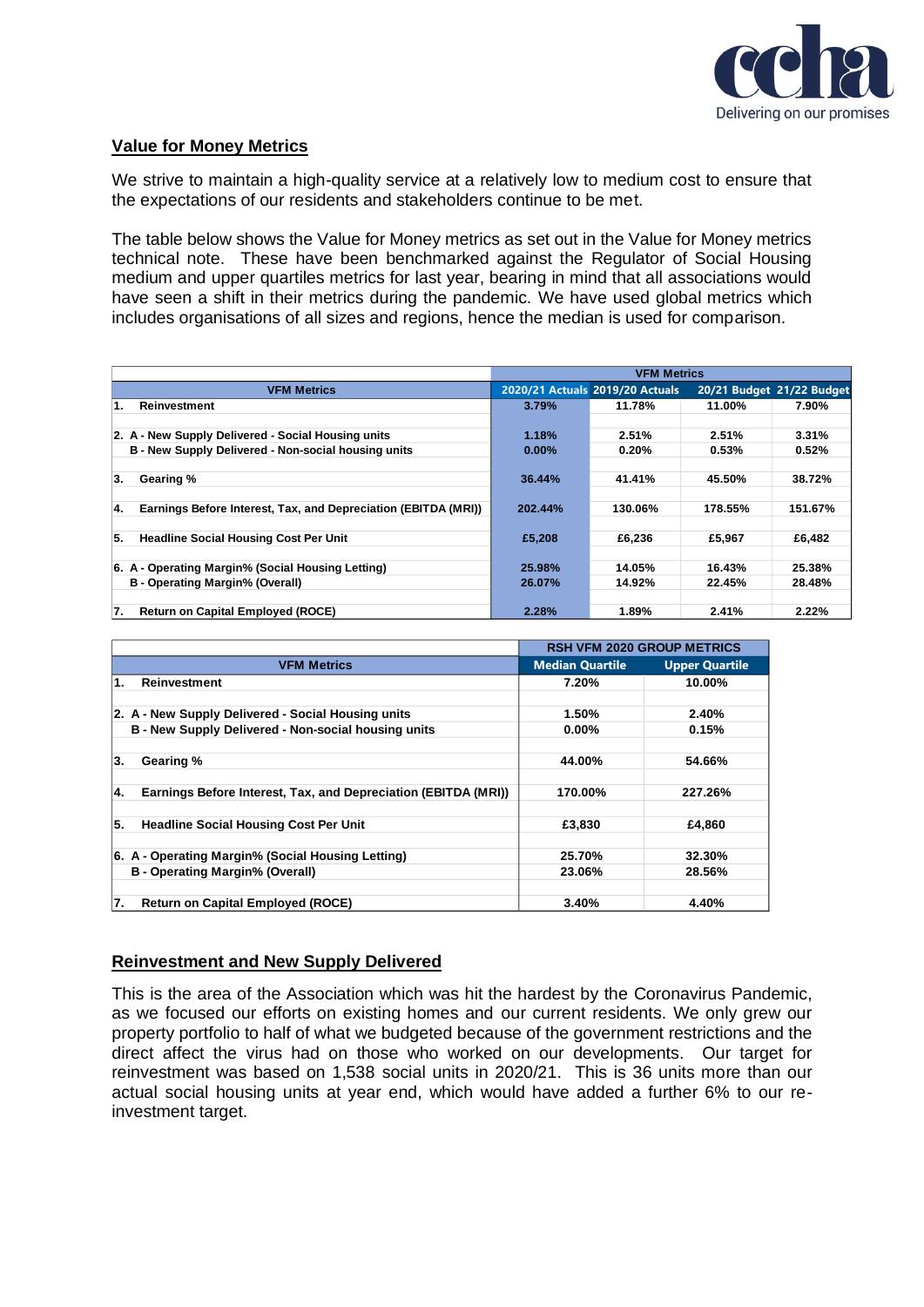

Looking forward we can see that our reinvestment budget is high in 2021/22 as we complete on the delayed developments and are committed to provide an additional 42 units for our local community and a further 20 units just post March 2022.

# **Gearing**

ccha's low gearing is reflective of the commitment to our developments over the life of our medium-term business plan. We have drawn on loans ready to use in 2021-22 and therefore have the cash available to finance our development ambitions and are able to comfortably meet our repayment schedules.

## **EBITDA – Interest Cover**

ccha's interest cover is part of our bank loan covenant along with gearing and is also comfortably met and 13% above our target. ccha managed to secure a low, long term fixed cost loan with THFC which has improved this position along with a good operating surplus result for the year end.

## **Headline Social Housing Cost Per Unit**

The ccha Board's agenda over the past couple of years has been to invest in efficiency improvements in the short term, for the long-term benefit of our residents and stakeholders resulting in an increase in quality and customer care and therefore increased value for money for our customers. As a relatively small organisation these investments have a large impact on the headline social housing cost per unit. This had been anticipated and budgeted for to support our future growth and investment in our residents and their homes.

The reduced headline figure for the year compared to budget is reduced by savings made on our planned work programmes through the pandemic, of which we are seeing activity coming though in 2021/22.

Though we have already made savings on our ICT support contract, we have invested in our housing management system, Civica, CX. As forecast, we implemented our final phase of the system to improve the way we calculate and produce our rent and service charges, enabling us to have greater monitoring and recording of how we respond to customers and manage complaints.

The £35k cost of COVID-19 has offset some of the savings we started to make in this area.

We have also had an increase in staff training, in particular a leadership training program for our middle managers and leadership team. This will enable our staff to work more effectively together towards our objectives. All staff have been upskilled to ensure a consistent approach to customer care for our residents, partners, and colleagues. We have also reviewed our staff benefits and rewards systems to ensure that staff remain motivated and committed.

We are already seeing the benefits of this investment in our staff in Q1 21/22 with increased productivity, improved communication between teams and all staff working towards engagement with our resident and customer service.

Though our headline cost per unit remains high in 2021/22, we have identified this will reduce by a minimum of 1% each year. Our 5-year Business plan will include a value for money strategy written this year, which will focus on making further savings and efficiency reductions over the life of the plan. We will gain efficiencies through our new IT infrastructure and achieve economies of scale, while maintaining and improving the quality of service we have already invested in.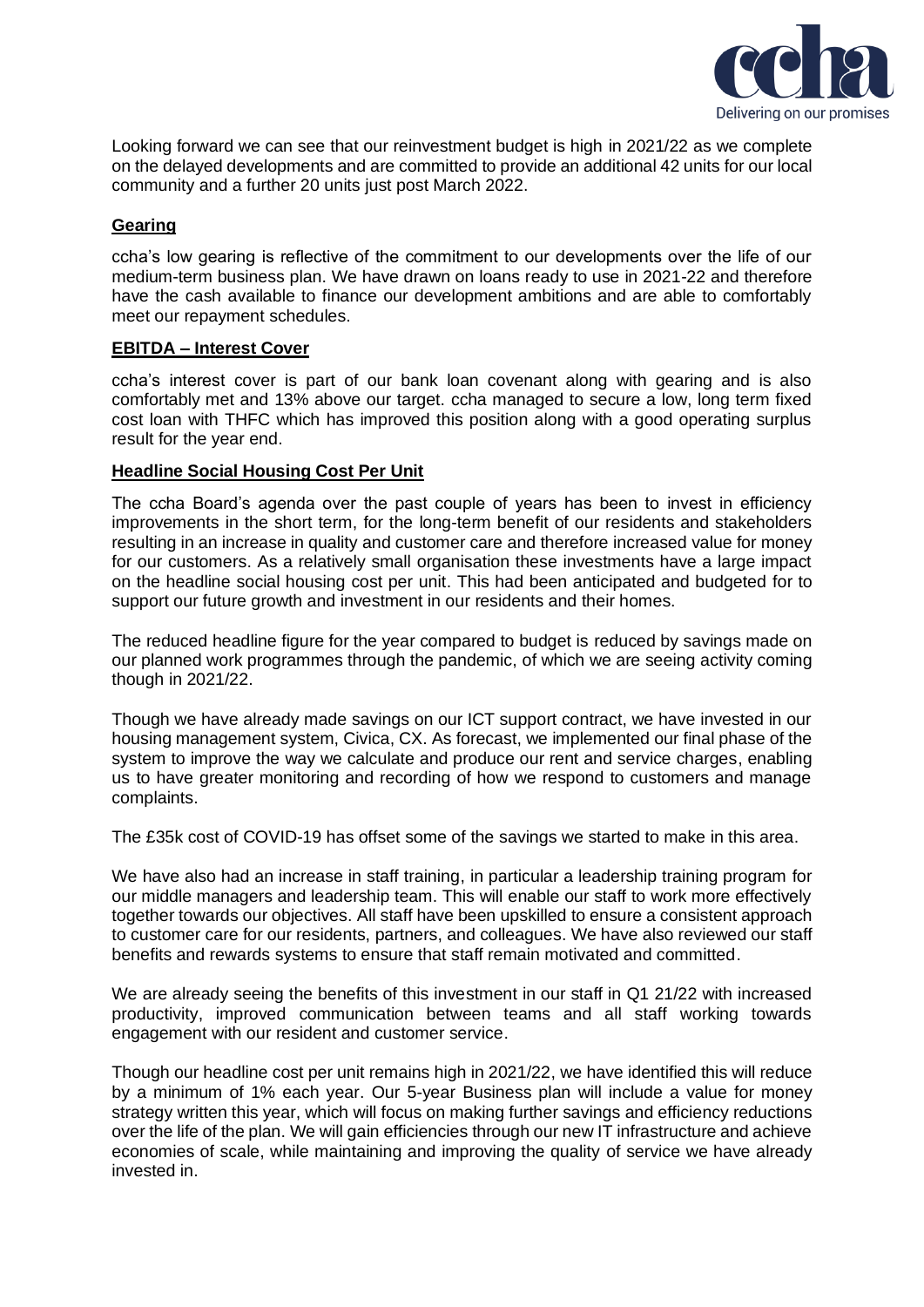

Our office will be moving in October 2022 to one of our new developments, saving the organisation £165k per annum on lease costs which will contribute to this reduction in headline cost per unit.

In addition to this we have signed up to the South East Consortium procurement framework which is likely to save us a significant amount on costs in the future. The use of frameworks has already saved us in the region of £30k in the procurement of our asbestos and domestic and commercial gas contracts.

# **Operating Margin**

Our Operating Margins are higher than expected. Although turnover was less than budgeted, this was offset by savings in our operating expenditure. During the initial stages of lockdown, through Q1 of 2020 we operated an emergency only repairs service. From August 2020, we were able to provide a full day to day repairing service and delivered a reduced planned works programme.

## **Return on Capital Employed**

The pandemic has slowed down the completion of our developments and as such reduced the surplus we had budgeted to achieve, along with the high fixed asset base we have. We have invested in a customer and housing management system which will improve the accuracy of our records and streamline processes.

In 21/22 this ICT system starts to depreciate reducing our fixed asset base as our surplus increases with growth in development and increase in turnover. This will in turn have a positive effect on our Return on Capital employed from 22/23.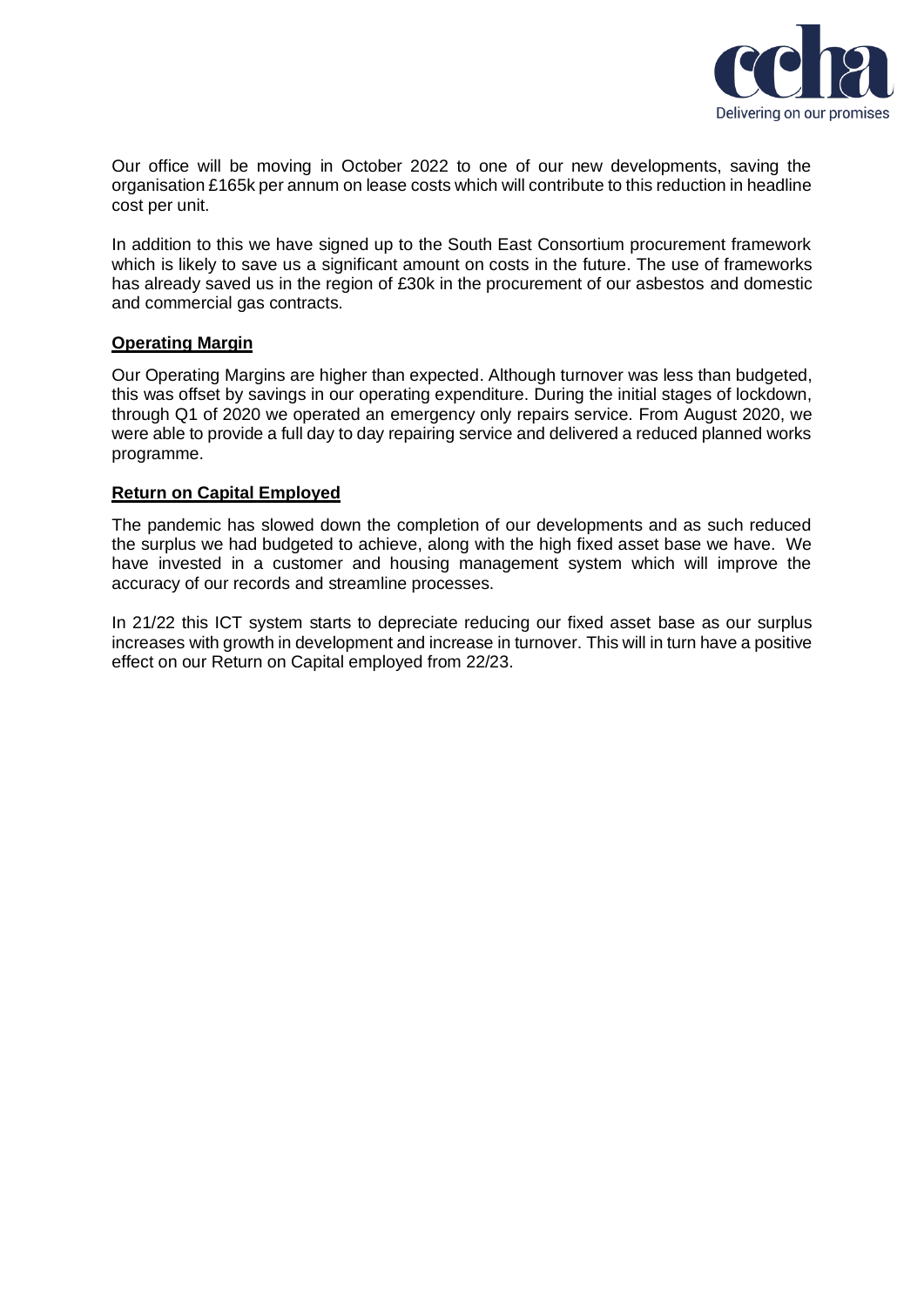

# **Resident Safety and Wellbeing**

ccha are proud to report **100% Landlord Compliant** at the end of 2020/21. The team worked extremely hard to achieved this, dealing with extra protocols to ensure everyone was safe and providing reassurance to some of our more cautious residents to allow access to complete the required checks.

We also had a target for the year for our **stock to achieve a minimum SAP rating of 55** or above. We are pleased to report that **100% of our stock achieved this**. The team have been working to improve our homes and carry out updated EPCs over several years to achieve this target. A new minimum rating of 58 has now been set for 2021/22.

In response to the pandemic, we transitioned from providing a face-to-face weekly welfare check on all our residents in our older persons independent living schemes to a telephone service which we have found to be significantly more efficient. It has also proved popular with residents as staff have more time to talk to them as we have eliminated all the travel time between schemes. Where residents prefer this approach, we will continue to practise this in the future unless residents are particularly vulnerable or at risk.

Throughout the pandemic, we also focused our income collection resource on working with residents through this difficult time. This meant spending more time speaking to residents to understand their individual circumstances so we could be responsive to this, carrying out affordability assessments to ensure repayment plans were realistic and referring to our Welfare and Debt Advice Officer for additional support where needed. We also ran campaigns to encourage residents to contact us to discuss any challenges they were facing. As a result of this, no one lost their home and our Q1 2021/22 arrears figures are now less than they were at the start of the pandemic.

# **Stakeholder Engagement**

We have been true to our values, with our main priority being the health, safety and wellbeing of our staff, residents, and partners.

# **Resident Engagement**

ccha have introduced several customer service initiatives to improve our service to residents which we started to implement in Q4 2020/21 and will run through until March 2022.

This year we contacted all our residents by email/letter and had a big social media campaign to find a new resident board member. It is important for us to have a Board member who is ensuring the voice of our residents are being heard where it matters. We received a good level of response from this with some quality candidates. We are pleased to have made an offer for this role which will start in September 2022.

The business plan consultation highlighted that we needed to improve customer care and the repairs service. Since then, all staff have attended customer service training and completed an embedding programme through 2020/21. In addition to this, all staff attended workshops to review the resident feedback in detail and look at how they and their teams could improve overall service delivery. Sadly, due to the pandemic, we have been unable to progress as far as we would like with many of our plans and are aware that our resident engagement has been limited and less strategic over the last year. We do intend to address this as part of the work we will be doing for the new Customer Strategy and longer term with our main contracts.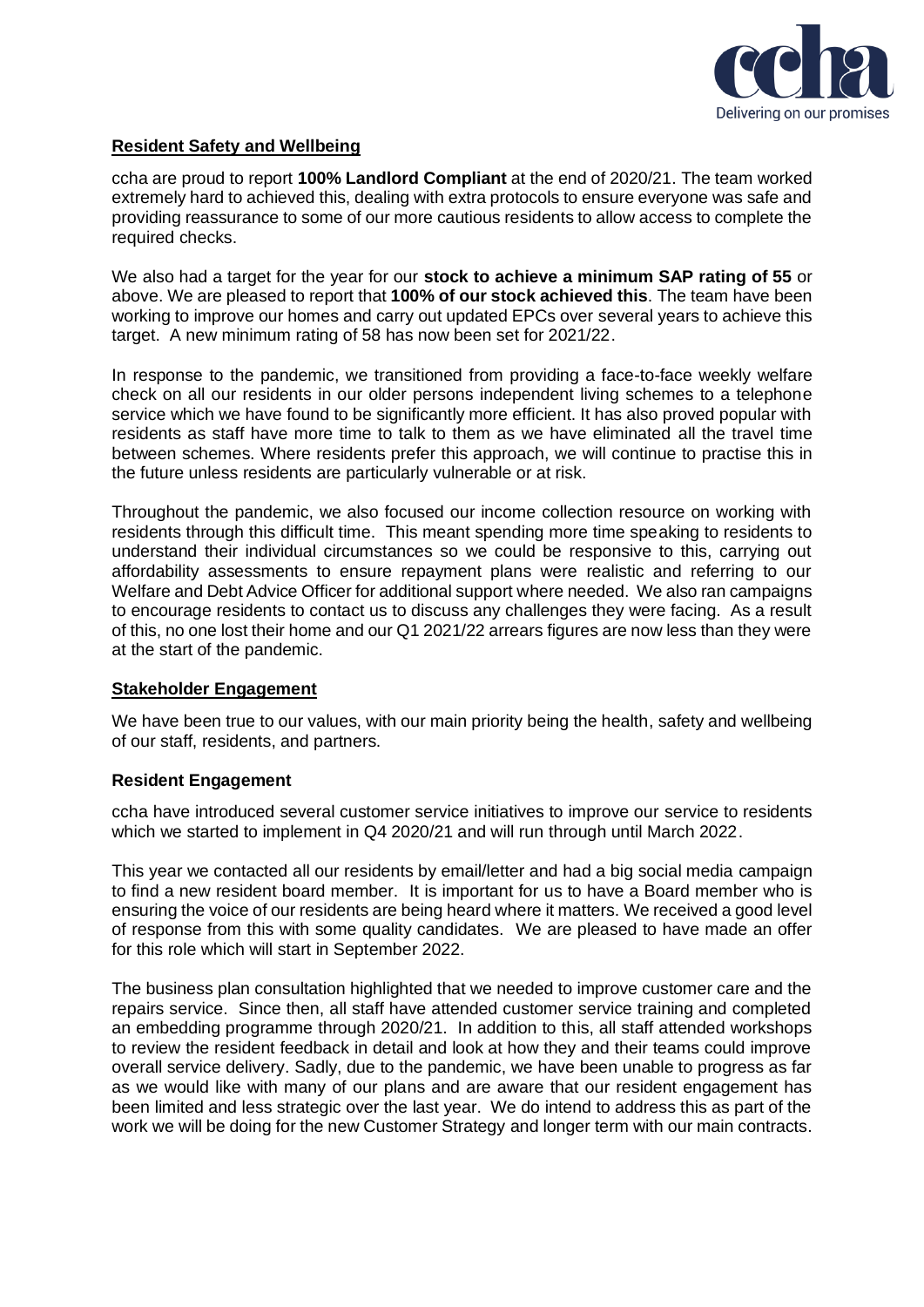

# **Staff Engagement**

We support our staff to maintain a work/life balance and a healthy lifestyle as we recognise that a happy staff team enables good performance. During 20/21 the work of the internal wellbeing committee has become crucial in addressing issues with social isolation and enabling staff to remain connected and feel part of a ccha has been a priority. As staff worked remotely, this was at the forefront of the business and included remote social activities and care packages at seasonal times throughout the year to increase morale and motivation.

Staff turnover and sickness absence have both improved from last year and we are now in the median quartile for both. Following on from the Coronavirus and the first lock down we undertake regular Covid 19 staff surveys and a summary of some of the results is provided below:

- 97% staff felt that they had all the equipment they need to work from home longer term
- 100% of staff felt supported from their managers and teams
- 97% were happy with the level of communication from organisation
- Most staff felt that generally they had better quality time with teams through virtuals

We undertake a Best Companies staff survey every two years and this was due to be completed in September 2020 but it was felt that the Covid 19 surveys which specifically addressed staff welfare through lock down were more important so the survey will now be delivered in August 2021 with a view to developing an action plan for  $2021 - 23$ .

# **Customer Satisfaction**

Improving customer satisfaction is a key focus for ccha and one of our main business plan objectives. Due to the pandemic, as well as expectations of residents changing as government restrictions changed, our satisfaction levels did not improve as we had expected them to. However, we have made significant investment in our staff and IT over the year and have been working hard to embed new contracts, all of which will help to improve future service delivery. How we record, manage and monitor customer interaction has now been improved with investment into a new Customer Relationship Management system which integrates with other parts of our housing management and asset management systems. Satisfaction with our new cleaning and gardening contractors has increased by 6% and 8% respectfully over the year and we have already seen a shift in satisfaction in Q1 of 21/22 in a number of key customer service areas. We also increased the number of residents surveyed from 24% in 19/20 to 26% and we have maintained the same satisfaction level of views 'being listened to and acted upon'. In line with our business plan, we will be utilising our resident feedback, the requirements of the Charter for Social Housing Residents and the investments we have made, to develop a new Customer Strategy in 2021/22 with its key aim to improve overall satisfaction.

|                                                     | <b>Actual</b><br>20/21 | <b>Target</b><br>20/21 | Actual.<br>19/20 | <b>Actual</b><br>18/19 |
|-----------------------------------------------------|------------------------|------------------------|------------------|------------------------|
| Satisfaction with overall service<br>provided %     | 71%                    | 80%                    | 73%              | 71%                    |
| Satisfaction with overall quality<br>of your home%  | 72%                    | 85%                    | 77%              | 72%                    |
| Satisfied views are listened to<br>and acted upon % | 59%                    | 75%                    | 59%              | 56%                    |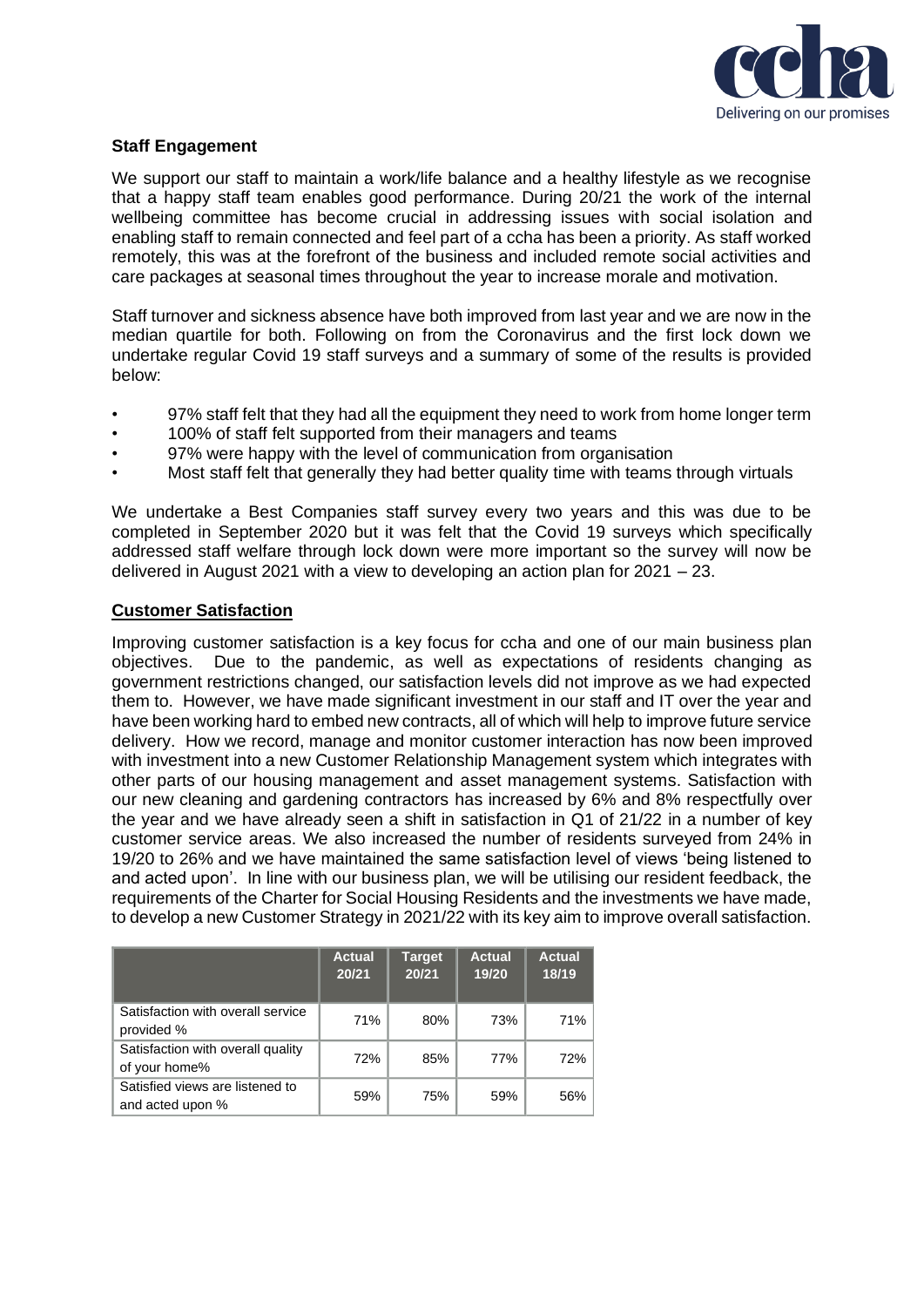

## **Satisfaction with last Repair**

| Target | 2019/20 | Q4 2020/21 | 2020/21 |
|--------|---------|------------|---------|
| 95%    | 97.28%  | 98.61%     | 96.63%  |

#### **Target exceeded in Q4 and Year End.**

We launched our new repairs contract during the challenging time of April 2020. We still have work we need to do to improve the repairs service as it is not where we would like it to be. However, whilst overall satisfaction with the repairs service is lower than we would like, it is pleasing to see that the majority of residents surveyed have been satisfied with their last repair. This will continue to be one of our top priorities. We have also asked Axis to increase the numbers of residents surveyed to get a broader/more accurate reflection of the service.

## **Partnership Working**

## **Rent lost through dwellings being vacant**

| <b>Target</b> | 2019/20 | YE 2020/21 |
|---------------|---------|------------|
| 2.00%         | 1.16%   | 0.92%      |

#### **Target exceeded for Q4 / Year End.**

Despite the impact of Covid-19 on our ability to complete void works and let our homes in the early part of 2020/21, we have remained under target. We also listened to our local authority partners to ensure that, whilst following government guidelines, we worked with them and our support providers to put in safe working practices to enable our homes to be let to those people in the community who really needed them through the pandemic.

### **Partnership with The Nehemiah Project**

The Nehemiah Project is an established registered Christian-based charity working primarily with male prisoners or ex-offenders who are recovering from drug and alcohol addictions. Following the success of our original five-year repairs service lease to them in January 2019, we identified a neighbouring building where we were incurring significant void rental losses under the provision of supported housing at the time. Following work with the London Borough of Croydon and the existing support provider to support the remaining residents into more suitable accommodation, this building was also leased to Nehemiah on similar terms in September 2020 for 5 years. The lease ensures we have a revenue stream, that is 90% of the possible rental income from the building, throughout the design and planning stages of the redevelopment of this site.

### **Partnership with Emmaus**

Since 2019, we have continued to partner with Emmaus, and link with them where we have occasional hard to let properties such as studios which allow their residents to progress into independent living.

In July 2020, a support provider leasing one of our buildings, gave us notice they will be withdrawing their services. Emmaus were able to secure funding from central government for 'Project Protect' for single homeless people. We were able to let the property to them on a short-term basis to provide accommodation and support to those in need through the